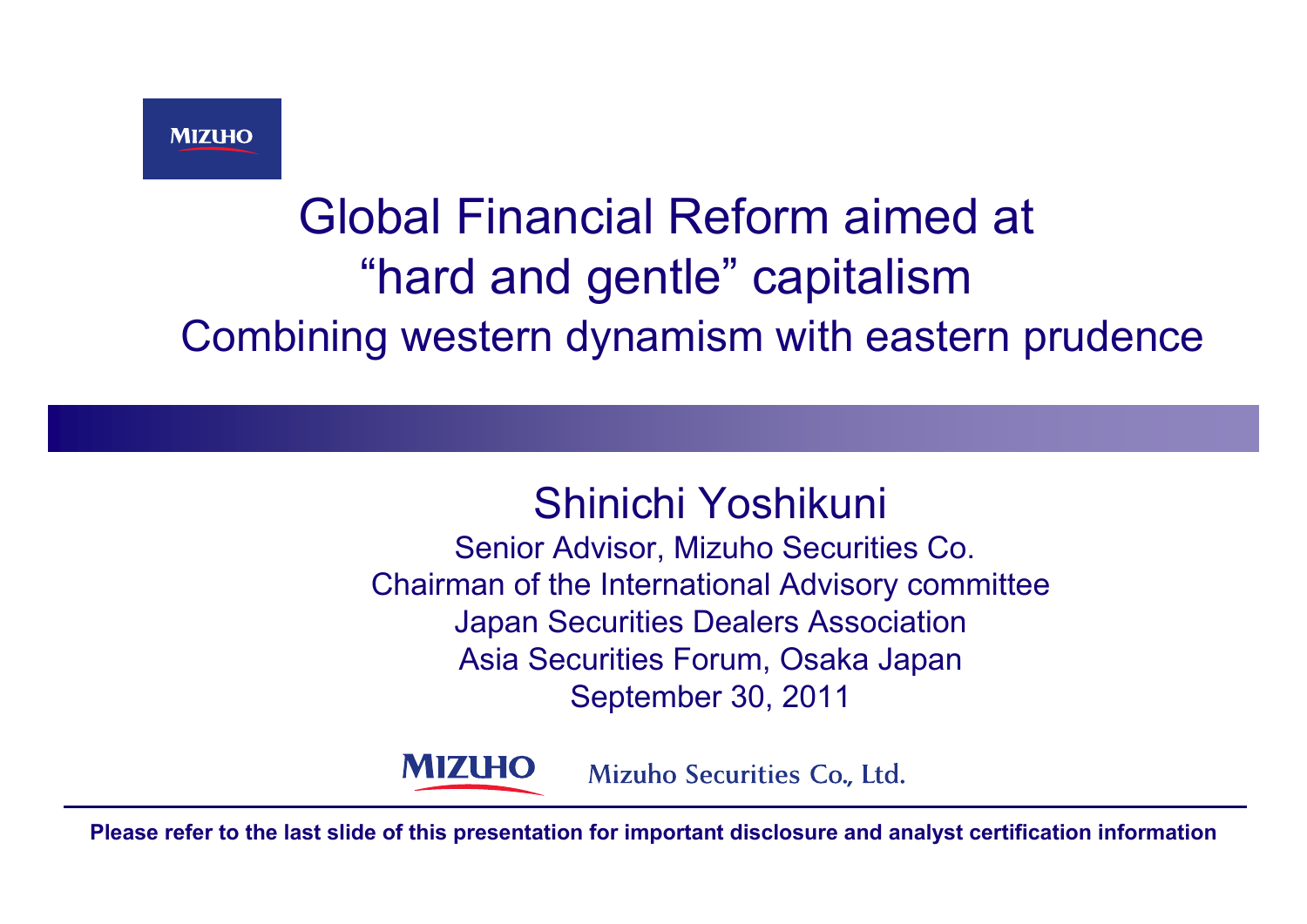

# Prologue --- the Myth of Sisyphus

- $\square$  I have always told my students, to whom I teach monetary economics, on no account become a bank supervisor. The pay is not commensurate with the likelihood of losing your reputation. The best a supervisor can expect is not to be noticed;
- □ I could have added that the task of devising good and effective financial regulation is truly like the labors of Sisyphus.

'Some New Directions for Financial Stability?'

Charles A.E. Goodhart

London School of Economics

Zurich, 27 June 2004 just after the Basel II capital adequacy standard was approved on the occasion of the BIS Annual Meeting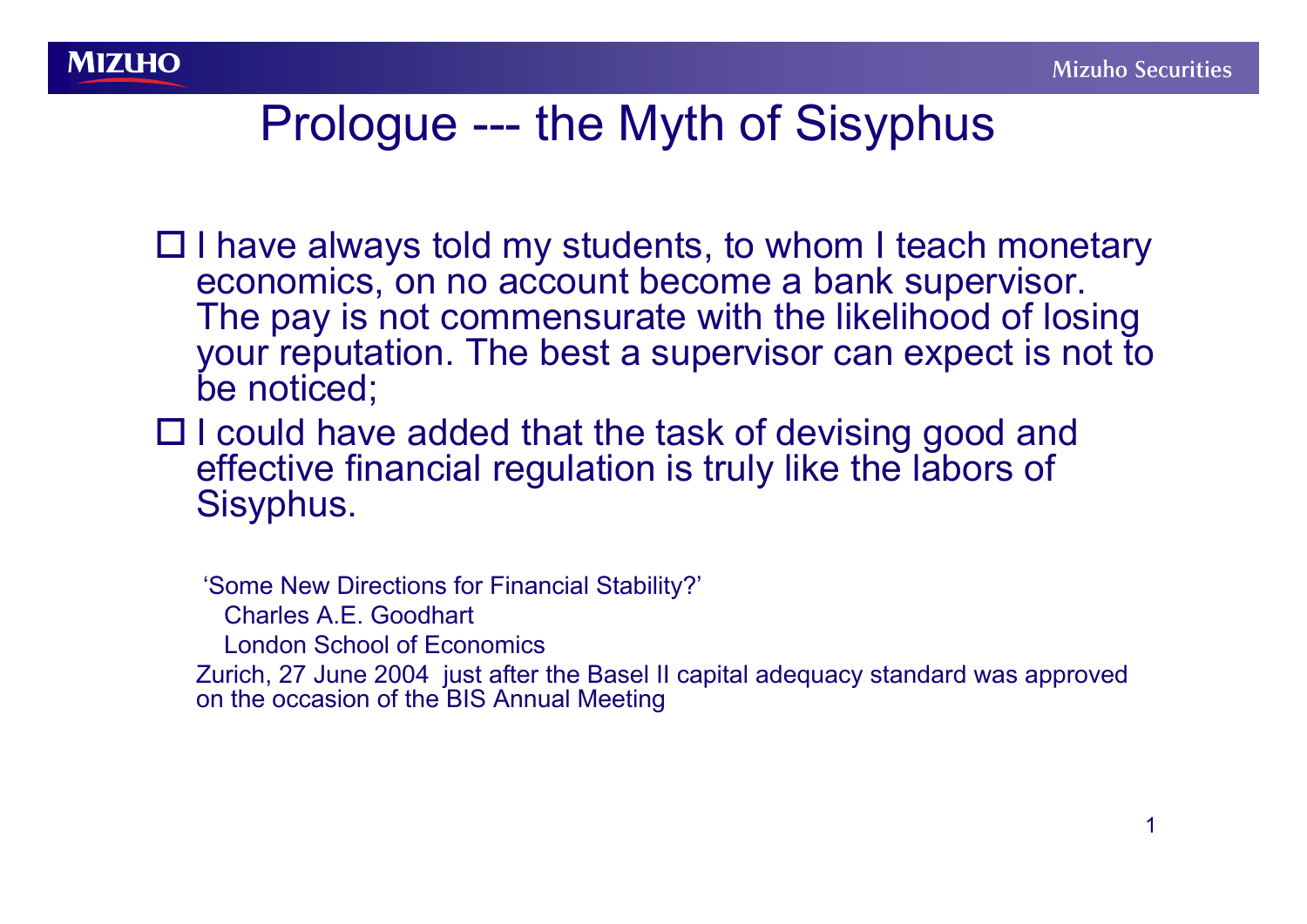

## Sisyphus in Financial Regulation

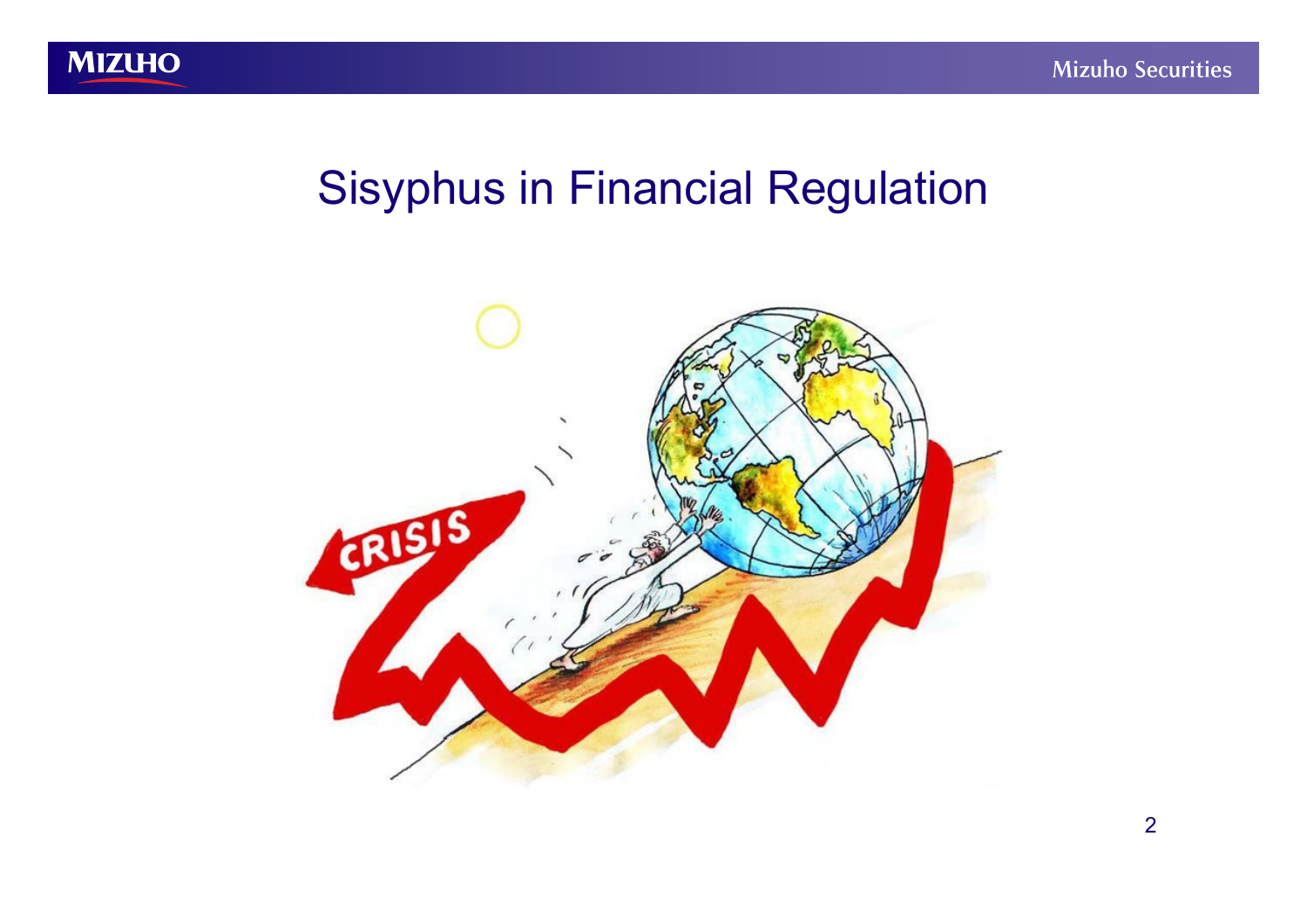

# The global financial crisis and Asia

2007 ~2010 Q2 in \$billion source: Mizuho Securities, based on the Bloomberg database

|                 | <b>losses</b> | capital | public money |  |  |
|-----------------|---------------|---------|--------------|--|--|
|                 |               | raised  | injected     |  |  |
| World           | 1806          | 1531    | 695          |  |  |
| <b>Americas</b> | 1192          | 812     | 424          |  |  |
| <b>Europe</b>   | 571           | 576     | 270          |  |  |
| <b>Asia</b>     | 43            | 143     | 1            |  |  |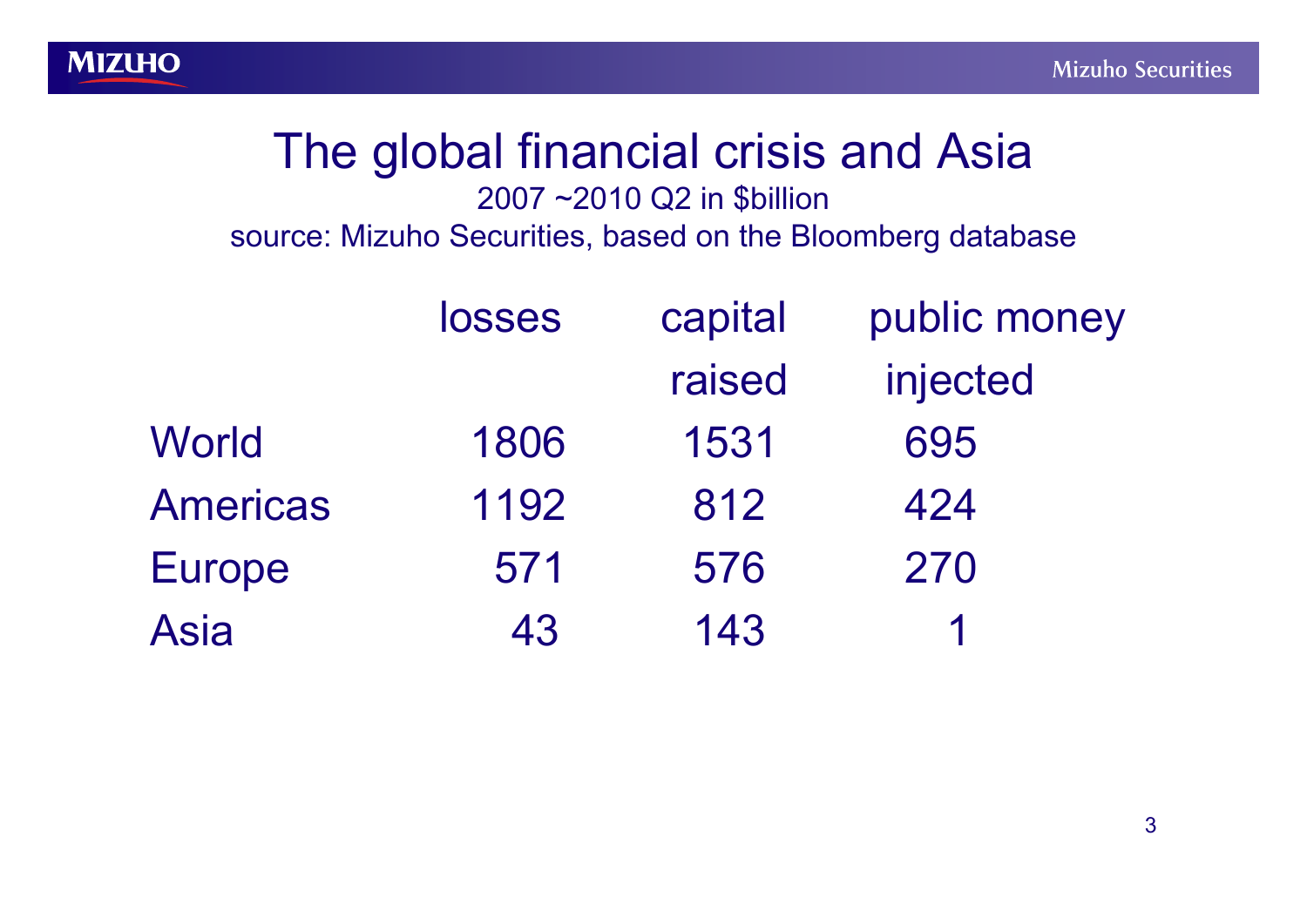

# The global financial crisis and Asia This time is different, why?

- **□ In 1997, Asian financial institutions/regulators were** blamed for their "crony capitalism" as the source of Asian financial crisis
- **□** At that time, financial sectors of north Atlantic economies were in the process of dramatic shift from "relationship banking" to the "originate to distribute" (OTD) model, which served to bring about the "great moderation" of the global economy
- After the global financial crisis, however, the OTD model is blamed as the symbol of "greedy" or "casino" capitalism that led to the crisis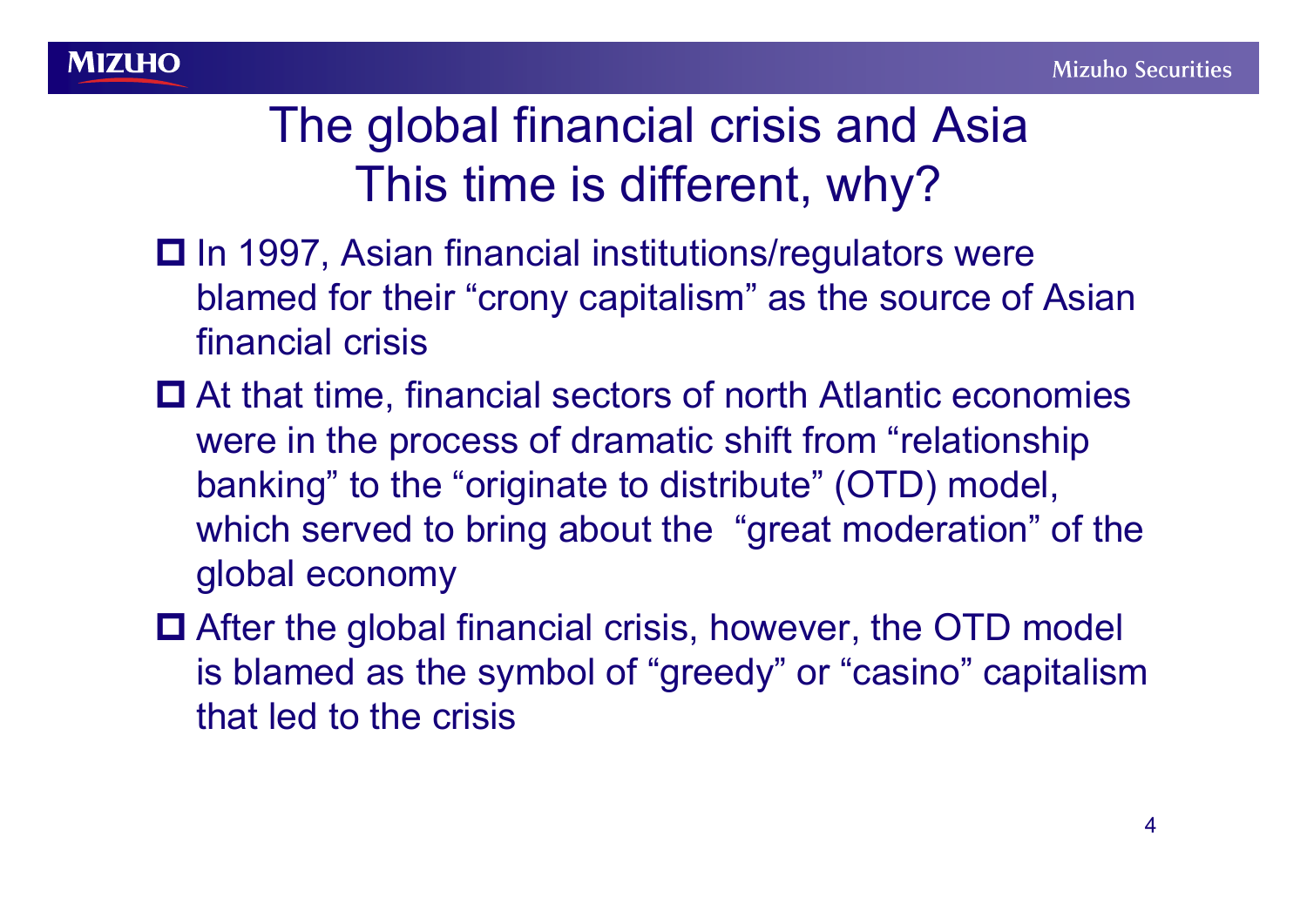

### **Global Financial Reform How to make the financial system hard and gentle**

- **" If I wasn't hard, I wouldn't be alive. If I couldn't ever be gentle, I wouldn't deserve to be alive "--- Raymond Chandler**
- **"Confucius on the right hand, Abacus on the left hand"**
- **--- Eiichi Shibusawa (Spiritual leader of the Japanese capitalism)**
- **--- Abacus was the name of synthetic CDOs the Goldman Sachs created and later criticized as a symbol of toxic financial products which led to the global financial crisis**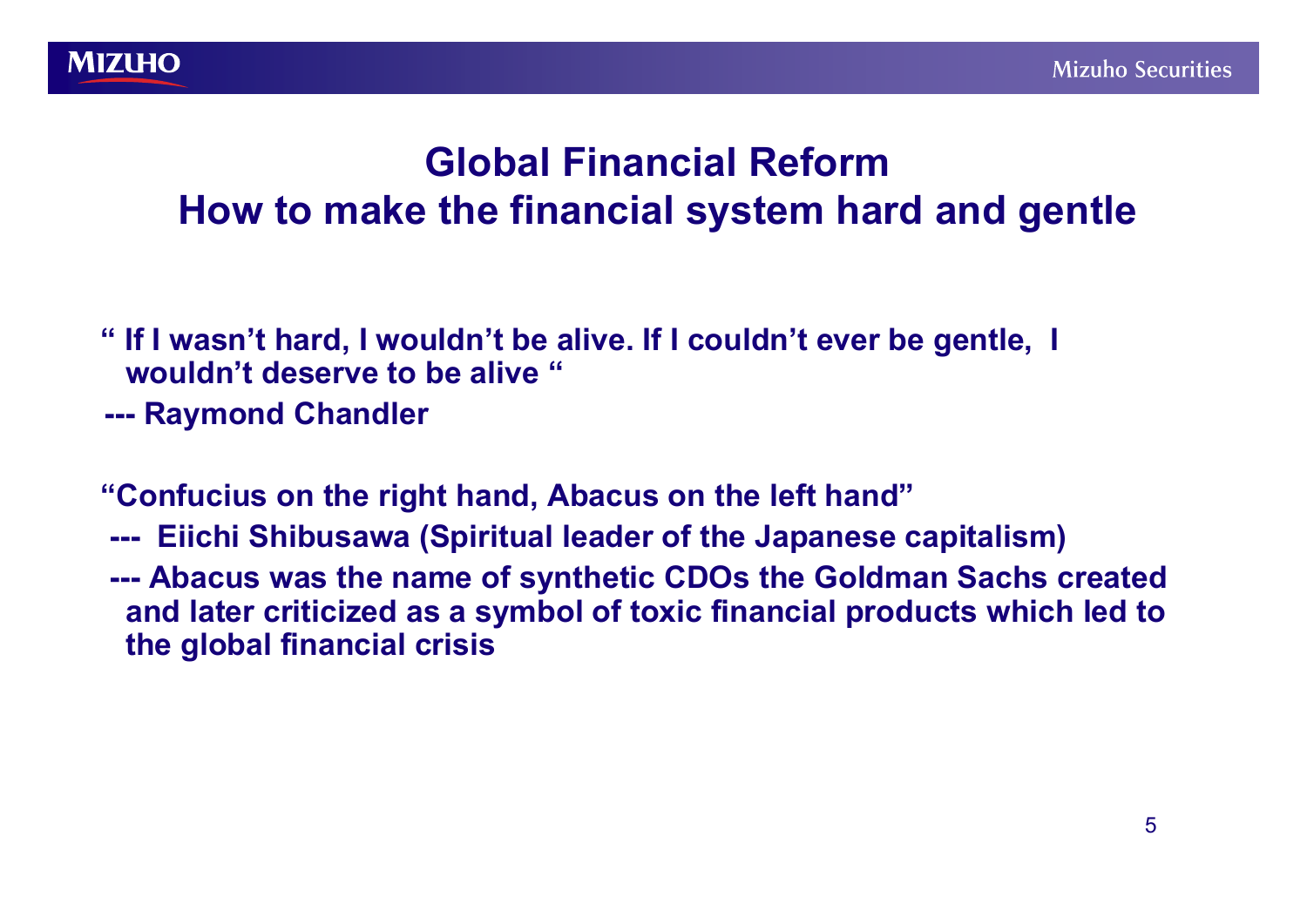# G20 and FSB initiatives aimed at strengthening the global financial system

- $\Box$  strengthening the quality and quantity of capital
- $\blacksquare$  reducing procyclicality in the financial system
- $\Box$  adjusting the compensation system of financial institutions
- **□** tougher regulation on systemically important financial institutions (SIFIs)
- IOSCO's contribution ( OTC derivatives, CRA regulation)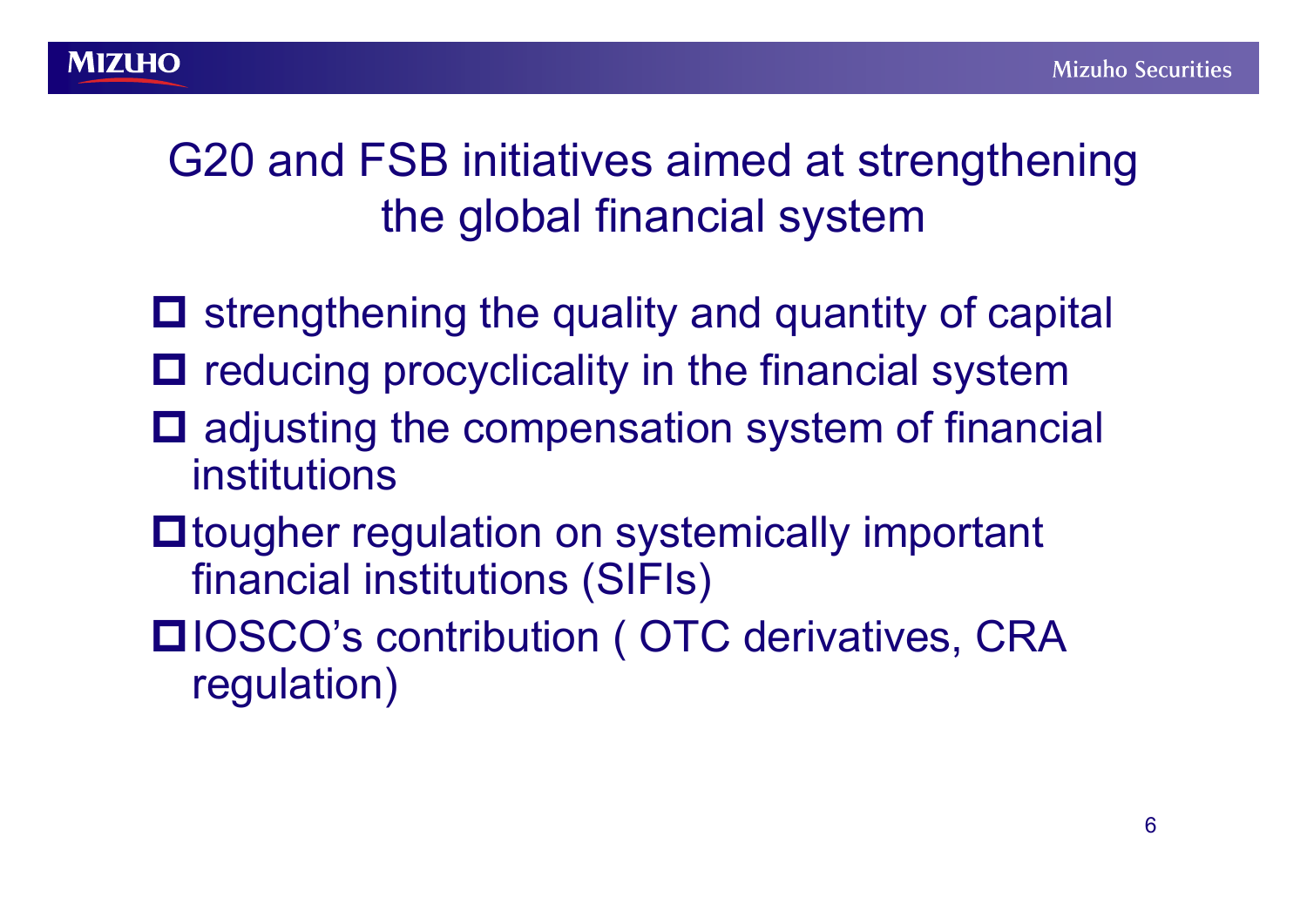#### Global co-operation aimed at "hard and gentle" financial system From G7/FSF to G20/FSB

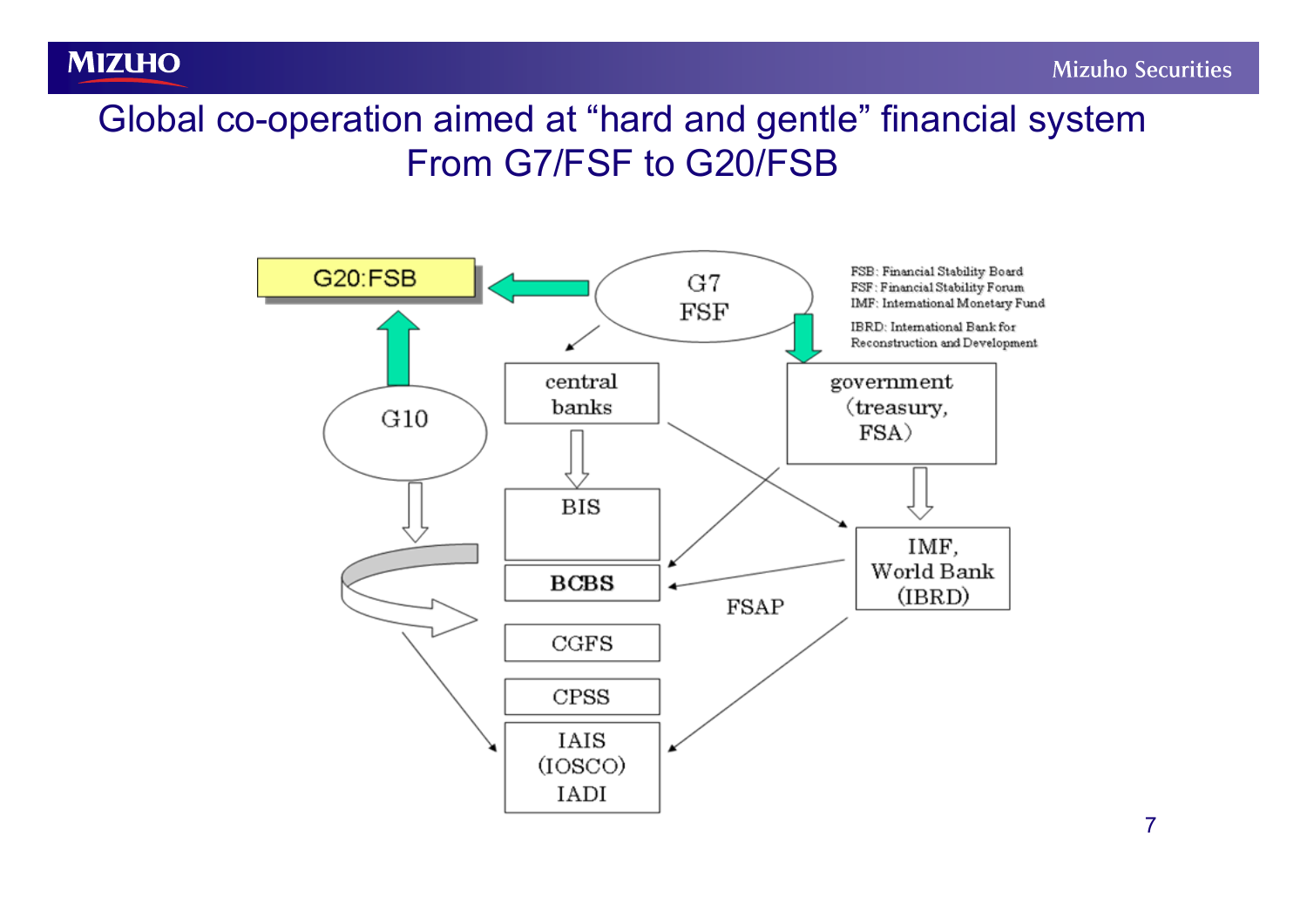### Basel III seeks to strengthen the quality and quantity of capital

source: Basel Committee on Banking Supervision

#### Strengthened capital framework: from Basel II to Basel III

| In percentage of<br>risk-weighted<br>assets           | <b>Capital requirements</b>                                                           |                        |                       |                                                                                             |                      |                |                                |                                                         | <b>Additional</b><br>macroprudential<br>overlay |  |
|-------------------------------------------------------|---------------------------------------------------------------------------------------|------------------------|-----------------------|---------------------------------------------------------------------------------------------|----------------------|----------------|--------------------------------|---------------------------------------------------------|-------------------------------------------------|--|
|                                                       | <b>Common equity</b>                                                                  |                        | <b>Tier 1 capital</b> |                                                                                             | <b>Total capital</b> |                | Counter-<br>cyclical<br>buffer | <b>Additional</b><br>loss-<br>absorbing<br>capacity for |                                                 |  |
|                                                       | Minimum                                                                               | Conservation<br>buffer | Required              | <b>Minimum</b>                                                                              | Required             | <b>Minimum</b> | Required                       | Range                                                   | SIFIs*                                          |  |
| <b>Basel II</b>                                       | $\overline{2}$                                                                        |                        |                       |                                                                                             |                      | 8              |                                |                                                         |                                                 |  |
| <b>Memo:</b>                                          | Equivalent to around 1% for an average<br>international bank under the new definition |                        |                       | Equivalent to around 2%<br>for an average<br>international bank under<br>the new definition |                      |                |                                |                                                         |                                                 |  |
| <b>Basel III</b><br>New definition<br>and calibration | 4.5                                                                                   | 2.5                    | 7.0                   | 6                                                                                           | 8.5                  | 8              | 10.5                           | $0 - 2.5$                                               | Capital<br>surcharge for<br>SIFI <sub>s</sub> ? |  |

' Modalities to be defined.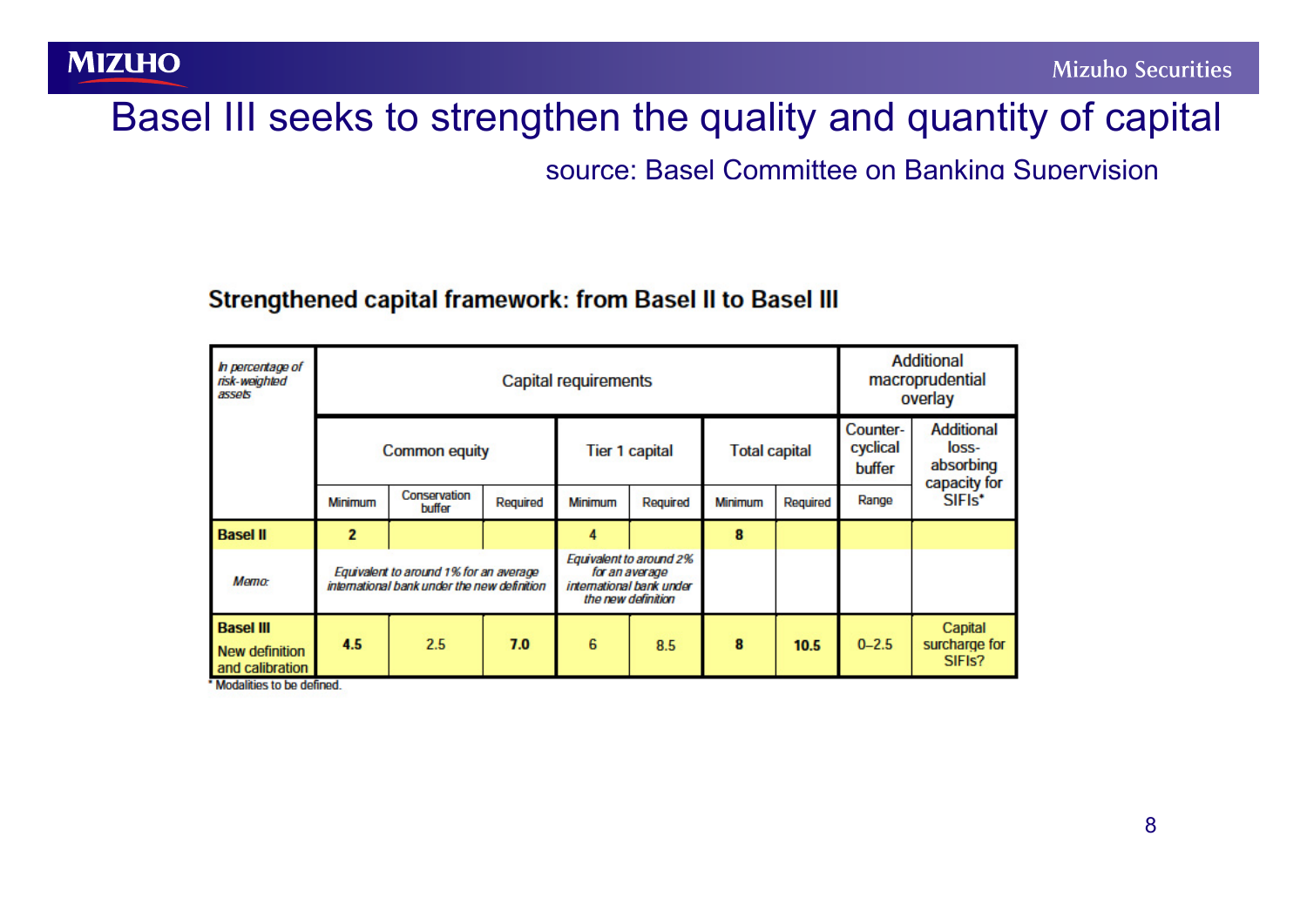# Dodd-Frank Act --- Back to basics of finance

- F Volcker Rule
	- $\blacksquare$ Prohibiting depository institutions' involvement in proprietary trading, hedge fund and private equity business
	- $\blacksquare$ not allowing a merger which would create a too big too fail financial institution
- F New regulatory framework
	- $\blacksquare$ Establishing Financial Stability Oversight Council (FSOC) as a systemic regulator
	- $\blacksquare$ Strengthening the regulatory power of the FRB including non bank FIs
- Financial derivatives
	- $\blacksquare$ In principle, OTC derivatives should be cleared and settled using central counter parties (CCPs)
	- $\mathcal{L}_{\mathcal{A}}$ Banks should conduct some derivatives transactions in a separate entity (Lincoln Clause)
- Orderly liquidation of large, interconnected FIs
	- $\blacksquare$ Strengthening the role of FDIC
	- $\blacksquare$ Establishing Orderly Liquidation Fund
- F **Others** 
	- $\blacksquare$ Rating agencies and Originators of securitised products under stronger regulation
	- $\blacksquare$ "Say on Pay" clause --- non-binding vote of shareholders on the remuneration of executives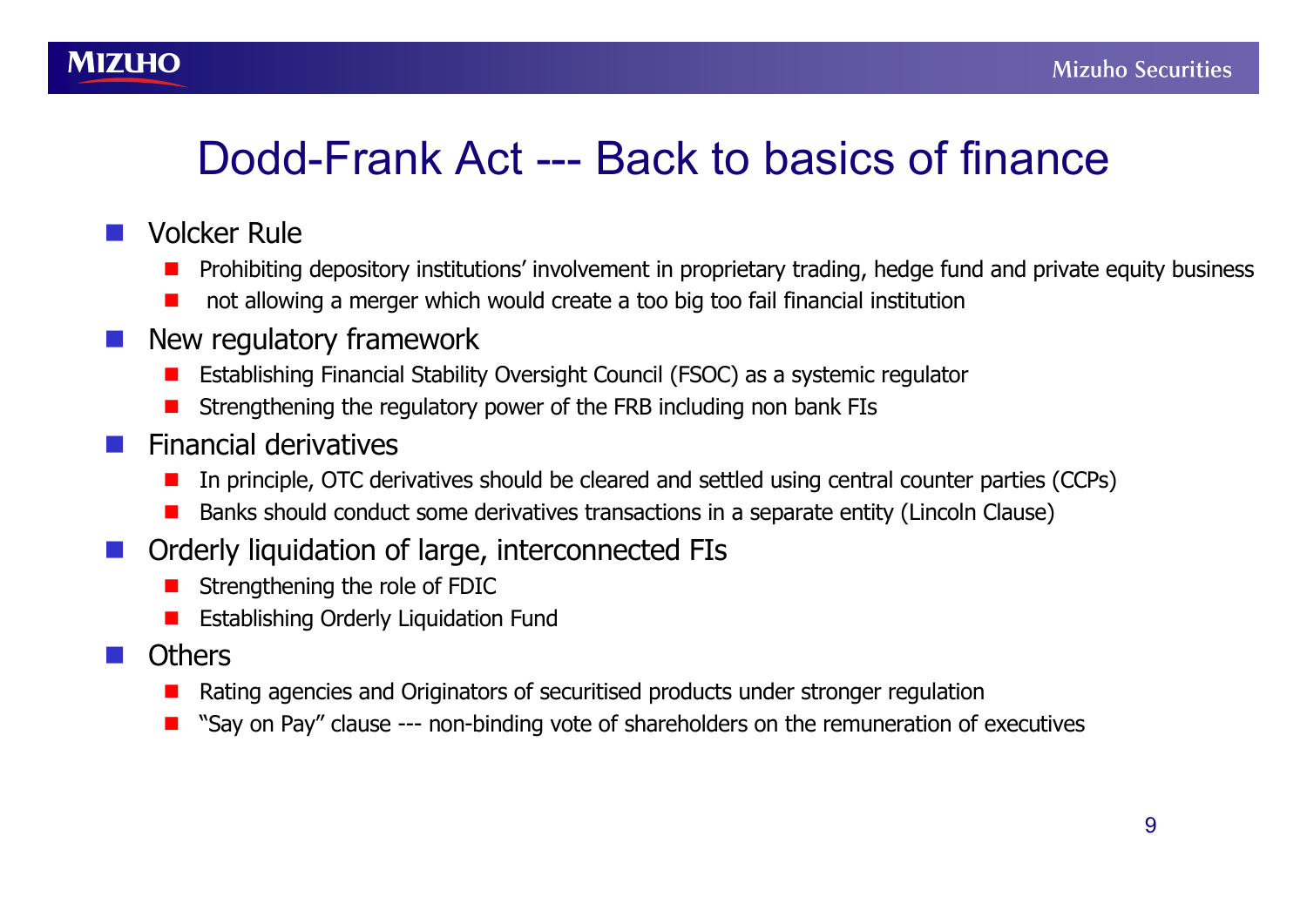ЕE

### Fundamental Question --- Is stability enough?

"The key is to avoid killing the last several decades' spirit of entrepreneurial capitalist system. At present there is a real danger that the policy prescriptions offered by a political community now infatuated with class warfare and protectionist rhetoric will end up killing the patient"

**MIZUHO** 

David M. Smick "The world is curved" 2009

#### **Managing International Financial Instability**

National Tamers versus Global Tigers



**Fabrizio Saccomanni**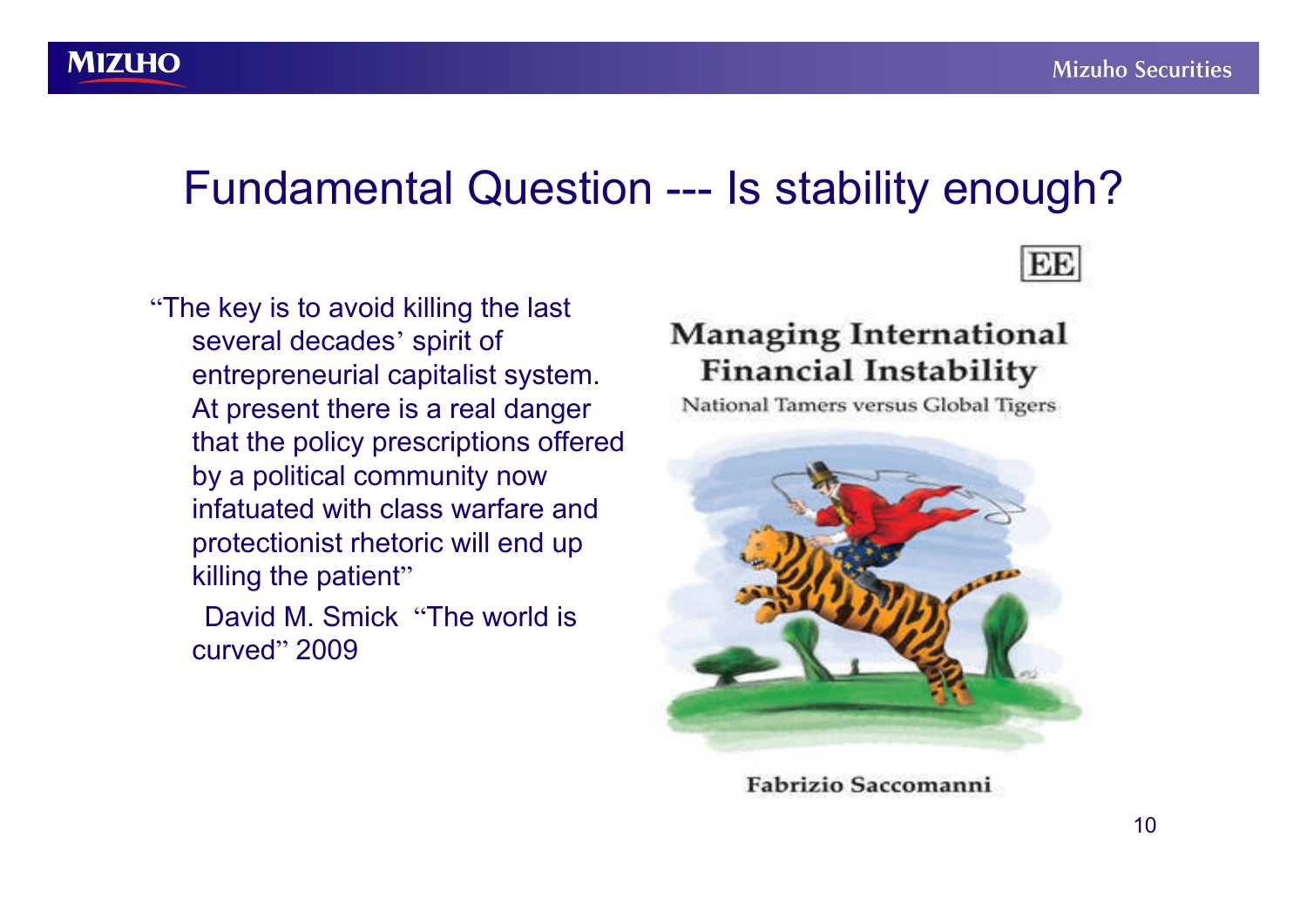

## Epilogue --- beyond the Myth of Sisyphus

 $\Box$  leave Sisyphus at the foot of the mountain! One always finds one's burden again. But Sisyphus teaches the higher fidelity that negates the gods and raises rocks.

…….The struggle itself towards the heights is enough to fill a man's heart. One must imagine Sisyphus happy.

--- Albert Camus "the Myth of Sisyphus"

**□**In addition, I hope that each time Sisyphus gets back to the foot of the mountain, gradually but steadily, the height of the foot becomes higher.